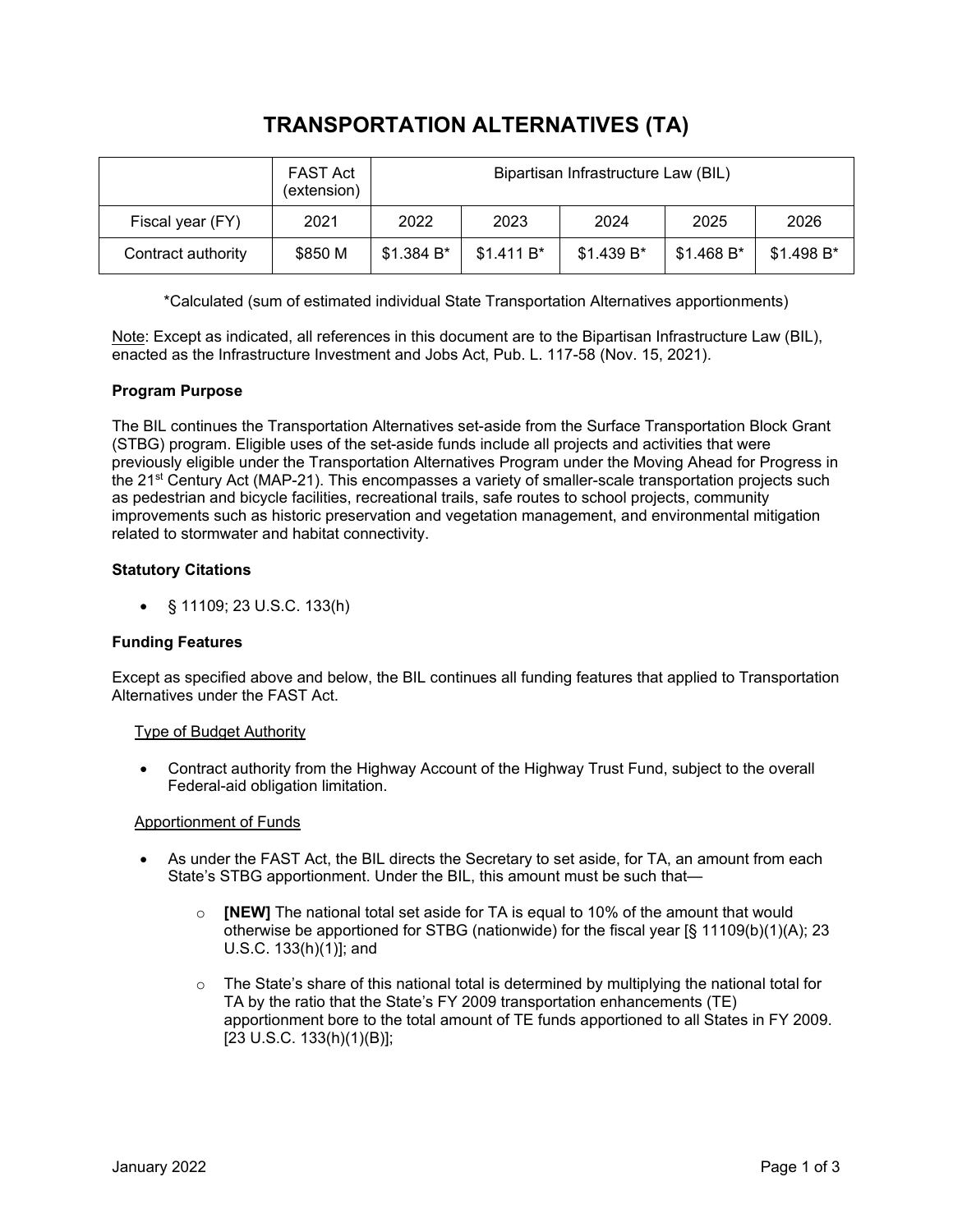## **Suballocation**

- Increases to 59% (from 50% under the FAST Act) the portion of TA funds that must be suballocated to areas of the State based on population. [§ 11109(b)(1)(B); 23 U.S.C. 133(h)(2)(A)(i)]
- Allows States to suballocate up to 100% if the State submits a plan that describes how funds will be suballocated, how projects will be selected, and how entities will comply with Federal laws. [§ 11109(b)(1)(B); 23 U.S.C. 133(h)(2)(B)]
- Requires each State, over the period of FY22-26, to make available to each urbanized area with a population over 200,000 obligation authority for use with the suballocated TA funding. [§ 11109(b)(1)(B); 23 U.S.C. 133(e) and (h)(2)(A)]

## Set-asides

• Unless the Governor opts out in advance, for each fiscal year FHWA is to set aside for the State's Recreational Trails Program (RTP) an amount of TA funds equal to the State's FY 2009 RTP apportionment. [23 U.S.C. 133(h)(5) and (6), 23 U.S.C. 206] (RTP continues to operate as a separate program.)

#### Transferability to and from Other Federal-aid Apportioned Programs

- A State may transfer up to 50% of TA funds made available each fiscal year for TA projects in any area of the State to any other apportionment of the State, including the National Highway Performance Program, Surface Transportation Block Grant Program, Highway Safety Improvement Program (HSIP), Congestion Mitigation and Air Quality Improvement Program, National Highway Freight Program, **[NEW]** Carbon Reduction Program, and **[NEW]** Promoting Resilient Operations for Transformative, Efficient, and Cost-saving Transportation (PROTECT) Formula Program. Conversely, subject to certain limitations, a State may transfer up to 50% of funds made available each fiscal year from each other apportionment of the State to TA. [23 U.S.C. 126(a)] (See other program-specific fact sheets for additional details.)
- However, the BIL newly conditions this authority to transfer TA funds on the Secretary first certifying that the State's competitive process for award of TA funding has met certain specified requirements. [§ 11109(b)(2); 23 U.S.C. 126(b)(2)]
- Suballocated funds distributed by population or set aside for RTP are not transferable to other apportioned programs. [23 U.S.C. 126(b)(1)]

#### **Federal Share**

- As a general rule, the Federal share for TA is in accordance with 23 U.S.C. 120. However, the Federal share for projects under the RTP set-aside is determined in accordance with 23 U.S.C. 206(f). (See the "Federal Share" fact sheet for additional detail.)
- If the State has adequate financial controls, as certified by the Secretary, to account for the average annual non-Federal share, then—
	- $\circ$  subject to certain requirements, HSIP funds may be used to meet the non-Federal share requirements of safety projects funded under the TA set-aside;
	- $\circ$  the non-Federal share for a project funded under the TA set-aside may be calculated on a project, multiple-project, or program basis; and